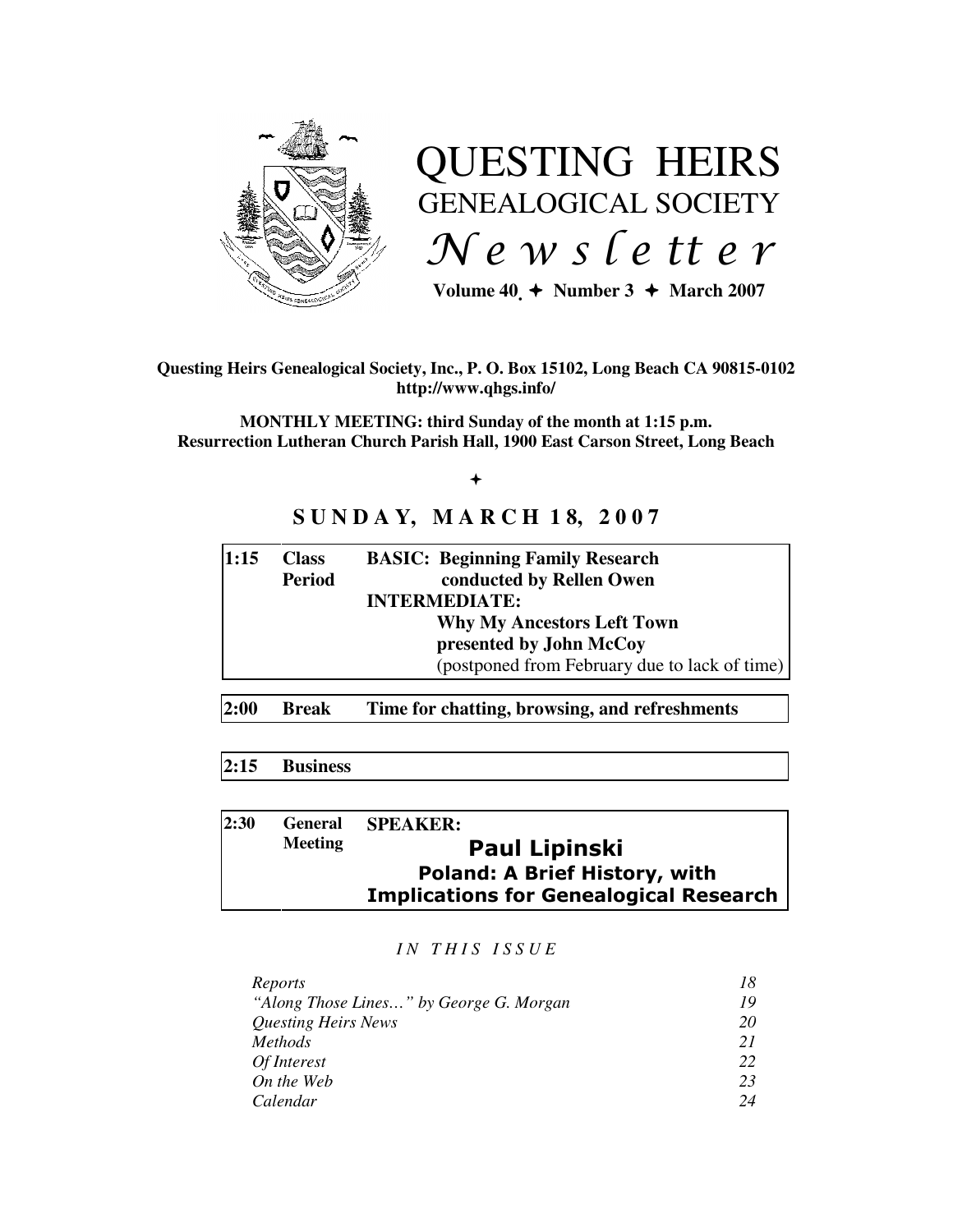# **M A R C H M E E T I N G**

#### **INTERMEDIATE CLASS**

Many of our ancestors migrated great distances. Do you know why? Sometimes it's obvious, sometimes our ancestors told us, sometimes it's a complete mystery. You may discover that your ancestor was part of a larger movement, or that the reasons for migration were entirely personal. Understanding why your ancestor moved is an important part of your research.

#### **SPEAKER: PAUL LIPINSKI**

Mr. Lipinski is past president of the Polish Genealogical Society of California, a society in which he has been active since 1994. He is also a volunteer and consultant at the Los Angeles Regional Family History Center, where he teaches classes and assists people with their research. His talk will cover a short history of the Commonwealth of Poland which today includes lands now in Germany, Ukraine, Belarus, Lithuania, and Russia. It will include border changes and takeovers by different "governments," as well as showing how the history of this area has affected records—with examples of the type of records researchers have to deal with. Poland's system of record keeping has evolved over the centuries. Church and Civil record keeping resulted in the availability of excellent records and, contrary to lore, most of these records have survived.

#### **F I N A N C I A L R E P O R T David WERTS (562) 431-7790**

| January Income            | -SS | 1.50       |
|---------------------------|-----|------------|
| <b>January Expenses</b>   | S   | 423.53     |
| <b>Operations Balance</b> |     | \$8,434.43 |

All members are encouraged to submit articles for publication in our Newsletter. Upcoming deadlines are as follows: April submissions by March 25, 2007 May submissions by April 22, 2007

#### **MEMBERSHIP REPORT Jeanette (Marcus) JONES (562) 421-5610**

FEBRUARY MEETING ATTENDANCE Members: 41 Guests: 5

#### NEW MEMBERS

| Vivian LINDERMAN     | Individual 9/07 |      |
|----------------------|-----------------|------|
| Sandra NISSENSON     | Individual 9/07 |      |
| Carole OWENS         | Family          | 9/07 |
| <b>Michael OWENS</b> | Family          | 9/07 |
| Shirley RATISSEAU    | Individual 9/07 |      |

RENEWALS – None

#### **R E F R E S H M E N T S Georgie (Peterson) LYONS (562) 432-4908**

Thanks to our February hosts: Sandra HOLLANDSWORTH Georgie LYONS Cheryl TARDIF

Our March hosts will be: Linda IVERS Jeanette JONES Sandy NISSENSON Nancy PERALTA

*Copyright* © *2007, Questing Heirs Genealogical Society, Inc.* 

*Permission to reprint original items from this publication is granted, provided that the reprint is used for non-commercial, educational purposes, and that the following notice appears at the end of the article: Previously published in Questing Heirs Genealogical Society Newsletter, Vol. 40, No. 3, March 2007.* 

*This newsletter is published monthly as a benefit for members of Questing Heirs; it is not meant to be sold. Those who are unable to attend our meetings but wish to subscribe to the newsletter may purchase a newsletter-only membership for \$12.00 a year. To join, please use the membership application on the outer cover of this newsletter.*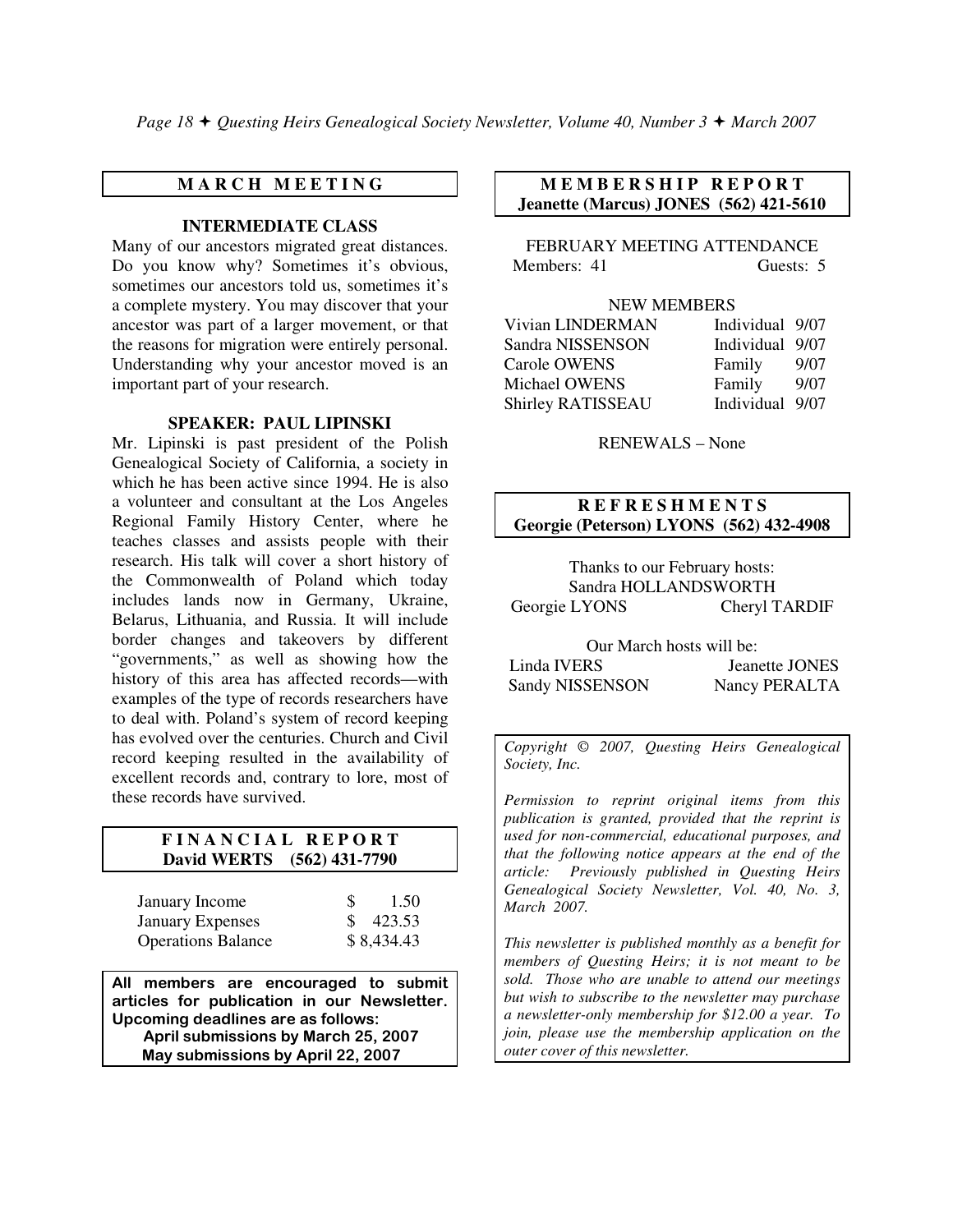# **"ALONG THOSE LINES…" by GEORGE G. MORGAN**

# **Working with Census Forms**

Census records are undoubtedly the public documents most frequently used by genealogical researchers. Population schedules are essential tools locating our ancestors and their families in a particular geographical area at a specific point in time. Supplemental census documents, such as mortality schedules, slave schedules, and agricultural and manufacturing schedules, provide United States researchers with additional contextual material so they can expand their understanding of their ancestors and their environment.

Over the last half-dozen years, great strides have been made in digitizing and indexing census materials. Companies such as Ancestry.com and HeritageQuest (ProQuest), and repositories such as the Library and Archives Canada, the National Archives (UK), and others, and digitized census materials have made them available online at their Web sites. This is all good news. The result is that original documents' images can be viewed, printed, and even downloaded to our own computers. This provides electronic documentation as well as reference material for future study.

I have found, however, that working with digitized census images can sometimes be confounding and difficult under certain conditions.

The microfilmed documents from which digitized images were made are sometimes dim, cloudy, smudged or otherwise unreadable. Because it is necessary to scroll around a large document to see information entered, always moving away from the column headings, I therefore find myself scrolling up and down and back and forth a great deal just to read the data in one field. After a lot of this, I finally got smart and here is what I did.

The census records with which I usually work are those from the United States, England, Wales, Canada and Scotland.

Before the availability of online digitized census records, we simply used indexes to locate the exact census document page and then we used microfilm to view the images. If we were fortunate enough to have a microfilm printer, we could have a copy of the page for future reference. However, it was more likely that we were dealing strictly with a microfilm viewer and we then transcribed the census information onto printed forms.

Such forms have been available on the Internet for a long time. Perhaps the best ones I have found are those at Ancestry.com (http://www. Ancestry.com/trees/charts/ancchart.aspx). Here you will find: United States population schedule forms 1790 to 1930; the 1890 veterans schedule form; the 1850 and 1860 slave schedule forms; the U.K. census forms for 1841 to 1901; the census forms for 1851 Canada and New Brunswick censuses, 1906 Canada and Nova Scotia censuses; and the 1901 Canada census (French and English forms). All of these forms are available as PDF files. As yet, there are no forms specific to Scotland censuses.

I printed a copy of each of the census forms from Ancestry.com. I then organized them in chronological sequence by country and filed them in a half-inch binder with tab dividers.

Now, when I am viewing a digitized census image online or working with a printed copy whose column headings are less than legible, I take out this binder and refer to the printed form for the specific census. I can now read the data in any field, anywhere on the form, by glancing at the printed form in my binder. This little reference file has saved me a great deal of onscreen scrolling and a lot of frustration.

continued on p. 20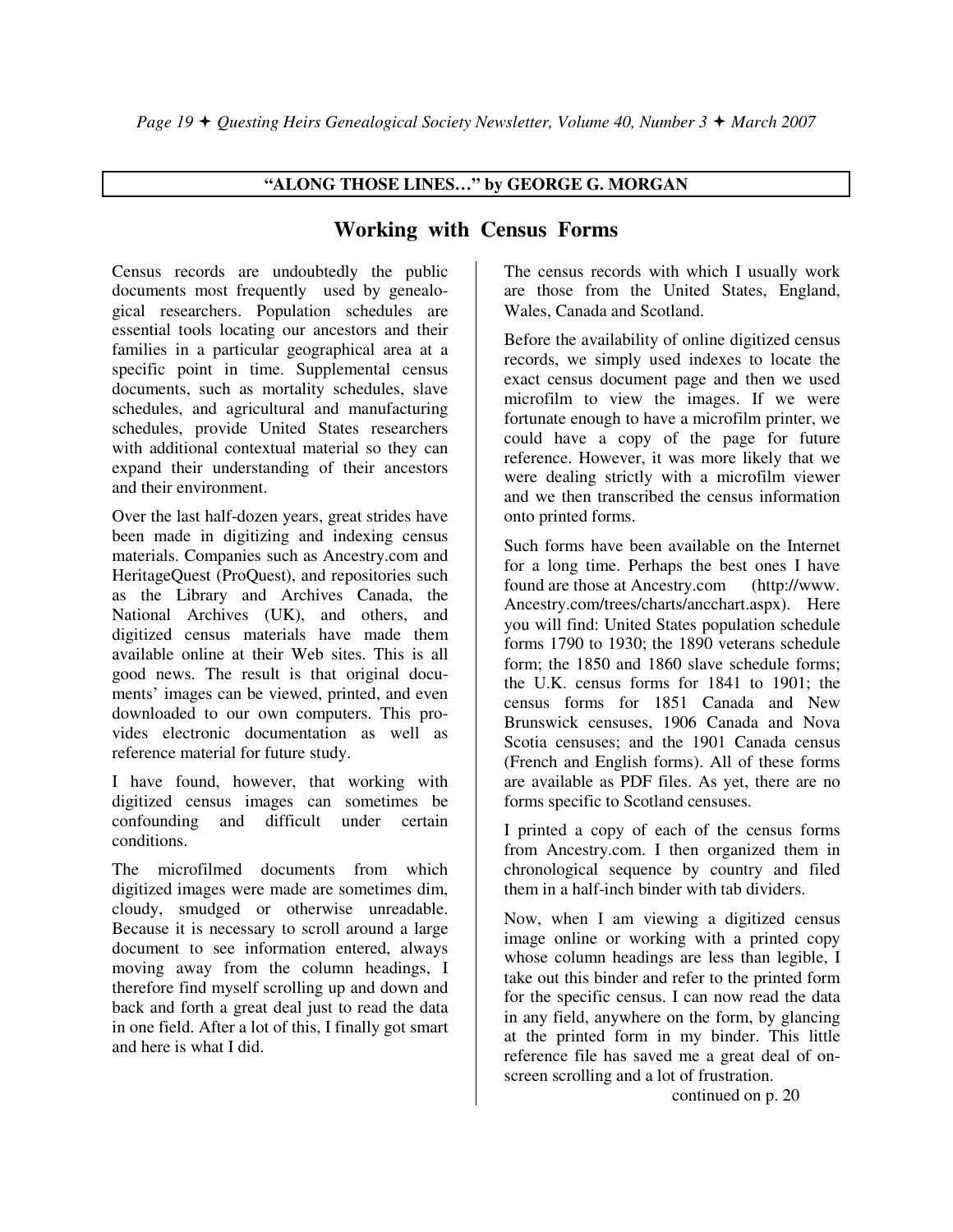#### **Q U E S T I N G H E I R S N E W S**

#### **PRESIDENT'S MESSAGE**

Hello out there!

If you missed our February meeting, that is too bad. We had a fun exercise for the first hour in order to get acquainted with each other. Then Nancy Carlberg gave a great presentation, and as usual, we laughed and learned.

Five of us cleaned out the cupboard and the newsletters at the church. Those who worked fast and effectively were Cynthia Day-Elliott, Tina Yanis, Laurie Angel, Linda Artuso and Loran Bures. Tina got all the kitchen supplies in one place. We found many census forms, pedigree charts, etc., that we will be using in our classes and when we put on exhibits.

Linda and Loran plowed through all of the exchange newsletters. Now they are ready to be taken to the library, where they will be stamped and placed on the shelves. We will probably schedule that during this month.

As a result of their work, we have extra magazines, etc. Starting this month, these will be available for you to pick up. We would appreciate a donation of \$.05 for each, which will be put into our Library Fund.

We have many new and exciting adventures for this year, and we could use some more help. We will be passing out the sign-up sheets for the various committees, and I urge you to be a part of the growth of this society.

### $Liz$

#### **BYLAWS REVIEW**

At the February meeting of the Questing Heirs' Board of Directors, the following members were appointed to the Policies and Procedures Committee:

> Loran Bures, Chair Cynthia Day-Elliott Betty B. Feldman Linda Ivers Liz Myers

The committee's charge is set out in our Bylaws as follows: "A review of these Bylaws shall be made every two years by the Policies and Procedures Committee."

The purpose of this article is to solicit your ideas concerning the organization and operation of Questing Heirs Genealogical Society. Please feel free to contact any member of the committee to offer your suggestions.

Also, if you would like to be considered for an appointment to serve as a member of the Policies and Procedures Committee, please contact me before our next Board of Directors meeting on Sunday, March 18.

If you would like a copy of our Articles of Incorporation and/or Bylaws, please let me know which document you want, and you will be provided a copy.

We look forward to receiving your input.

 Loran Bures, Chair Policies and Procedures Committee

**"Along Those Lines…"** continued from p.19 You may want to try this for yourself, along with some of the other forms Ancestry.com has to offer. Certainly, there are other sites on the Internet with census transcription forms. Simply find the ones you like the best, print copies for yourself, make a little binder, and keep it handy.

Happy Hunting!

# George

©2007 Copyright George G. Morgan. All rights reserved.

#### **GET WELL WISHES…**

to Betty Perre who is recuperating from a fall sustained in her yard. She is now in Hillcrest Convalescent Hospital following a lengthy stay in Memorial Hospital. She hopes to be back in her home very soon.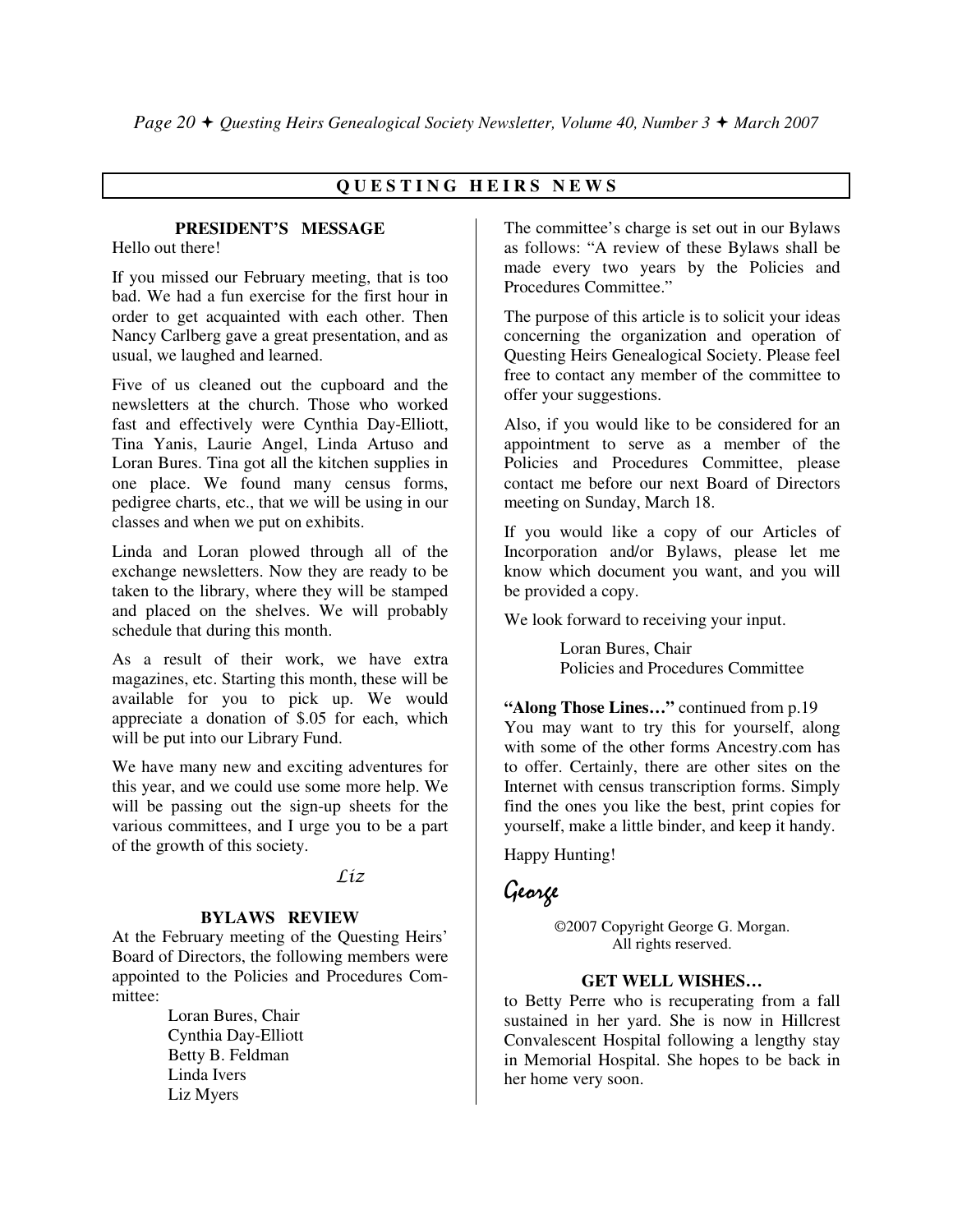#### **M E T H O D S**

#### **DATE ESTIMATES: MORE THAN A GOOD GUESS**  by Sherry Irvine, CG FSA (Scot)

Most online database websites provide a field for selecting the date range of a search, or the age range of an individual in a particular record. An age range is, in fact, a date range because you are estimating the period of years in which a birth took place. Regardless of the nature of the date estimate or the breadth of years you choose to search, careful analysis should go into the choice.

When searching for an individual take into account what date information you have and where it came from. Can it be considered accurate? What did a record state? Some individuals regularly lied about age, not necessarily with any consistency as to the error. Some records did not require an accurate age, perhaps just an indication the individual was over the age of twenty-one.

A successful search could also depend upon the date when the record was made. This is true of wills. The date of probate is more significant and may have been years after the date of death.

If you choose the Advanced Search at Ancestry, or when a search form includes the date range option, you select a year and then select a number of years either side of it:

> +/- 0 (meaning exact), +/- 1 (a three-year span), +/- 2 (a five-year span), +/- 5 (an eleven-year span), +/-10 (a twenty-one-year span), and +/- 20 years (a forty-one-year span).

Keep in mind that the year you are estimating from may not be the best middle year for the plus and minus range for the search tool. Sometimes I estimate a birth as after a certain date (e.g., after 1847). In this case I would not set 1847 as the middle year, but choose 1851, plus or minus five to cover the years 1846 to 1856. Some websites ask for a start year and an

end year to set your search, which saves some mental arithmetic.

Keep some other factors in mind as you set date ranges. Is the name common or rare? Setting a date range is one way to reduce the number of results, but keep track of what you do in case you must work step-by-step—perhaps ten years at a time—through a long period. Also, when searching a single record, make sure you know its starting date. For example, with civil birth records in England and Wales, the start date is 1 July 1837, and your range of years should include dates that fall after that.

Finally, your estimate may sometimes depend upon historical knowledge. The year a family migrated to North America is a good example. Check into the history of the country of origin, and the particular place. Discovering a year of political upheaval or some years of great hardship could help focus a search.

*Tips from the Pros, http://blogs/ancestry.com/circle, 5 Feb 2007. (Copyright 1998-2007, MyFamily.com)*

#### **CHANGING TECHNOLOGY**  by Chuck Mason, CG

In "Genealogy News and Issues" Mr. Mason asks, "Are you keeping up with changes in computers and other technologies you use for genealogy?

Most computers purchased in the last two to three years only came with CD drives unless you specifically ordered other types of drives. They also have USB ports that you can use Flash Drives in.

As technology changes and other methods of storing computer data come along, we need to be sure we keep up and convert our computerized records to the new technology…It is wise to back up information using several methods of storage…It is also wise to make several copies of your discs, flash drives, or other devices.

*See the complete article in UpFront with NGS, Vol. 6, No. 2, 1 Feb 2007.*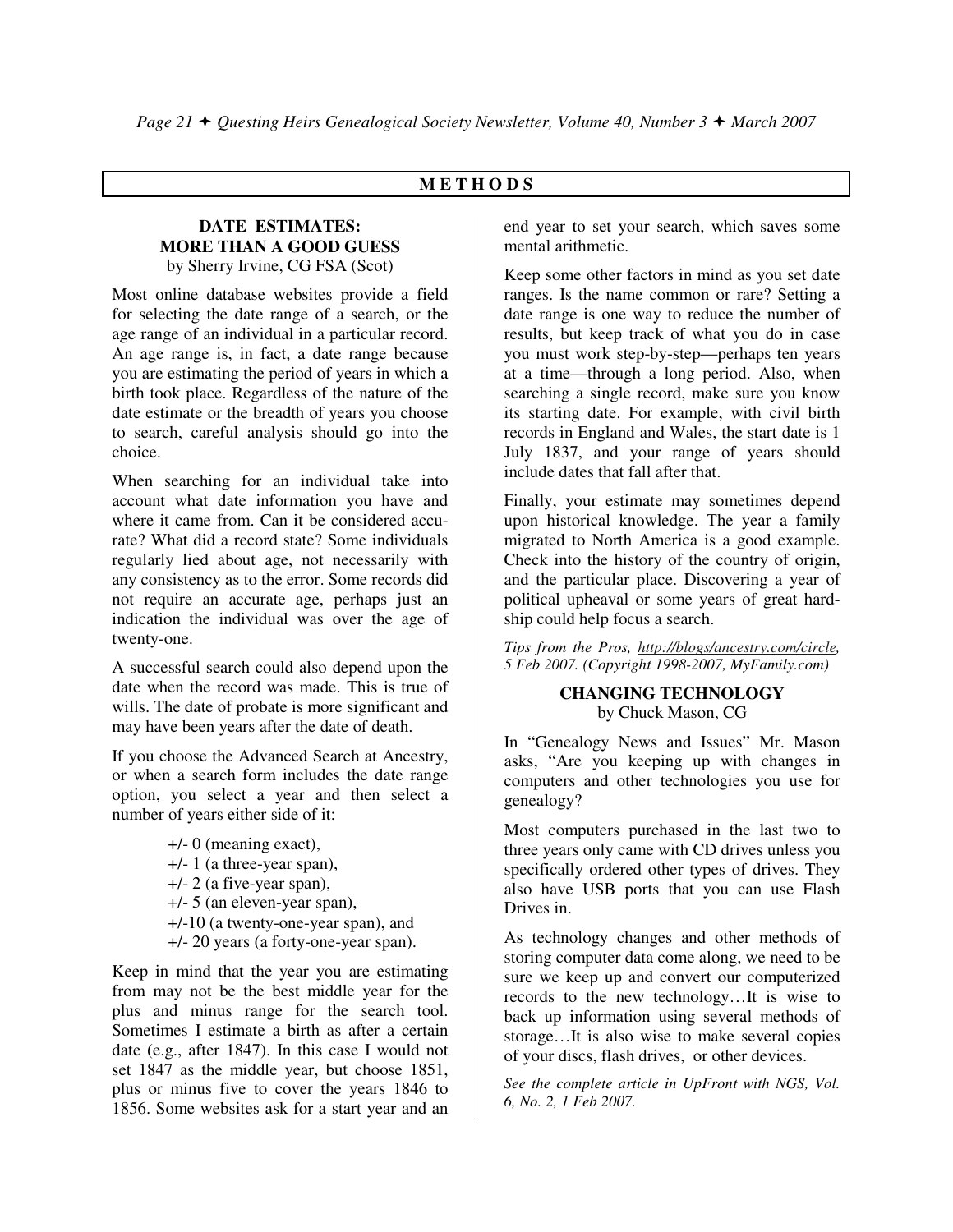# **O F I N T E R E S T**

#### **VIRGINIA FREEDMEN EXTRACTION AND INDEXING PROJECT** http://blackhistorymuseum.org/bureau

On October 26, 2006, Governor Tim Kaine announced that Virginia will be the first state in the nation to participate in an historic project to index and digitize Freedmen's Bureau records, allowing historians and descendants of emancipated slaves, freed Blacks, and Black Union soldiers to access historical data, much of which was never before available. [Note that other southern states will follow.]

The Freedmen's Bureau records are effectively the "genesis records" of African-American identity post Civil War. They provide the earliest major compilation of information on the African-American community, documenting for the period of 1865-1872 names, legalized marriages, educational pursuits, work contracts, and receipt of rations, health care, legal, and other services.

This project is a partnership between the Black History Museum and Cultural Center of Virginia, the Genealogical Society of Utah (GSU), and FamilySearch. GSU will scan into digital images the microfilmed records produced by the National Archives and Records Administration. Volunteers will review the images and document the pertinent information in software templates provided by GSU.

The project began officially on January 15, 2007, Martin Luther King Day. We expect the extraction and indexing will be completed sometime within 2007.

*For more information, visit the website listed above.* 

#### **INDIANA MARRIAGE INDEX**

Work is now underway to create an Indiana marriage index from 1790-1957. The Indiana Genealogical Society…and the Genealogical Society of Utah…are working together to index the marriage records for every county in Indiana, beginning with the earliest surviving records and

going up to 1957. GSU staff are working to digitize the LDS microfilm that already exists for several Indiana counties, as well as microfilming the original marriage books for all other counties.

Indexers work from home, at their own pace, via an Internet connection (broadband is recommended, because of the large file sizes involved). Once they are signed up with the project, they can login to the indexing site (http://familysearchindexing.org) with a username and password and then download a small batch of marriage records, which take just 30-45 minutes to index.

When the Indiana Marriage Indexing Project is completed, it will be placed online as a searchable database that is free to the public. Entries in the marriage index will link to a digitized version of the actual marriage records (including marriage applications, when available).

[To sign up to help with the project, please visit http://www.indgensoc.org/indexing.html or direct questions to the coordinator, Shirley Richison Fields, at indexing@indgensoc.org or by phone at (317) 209-0937.]

*Originally published in UpFront with NGS, Vol. 6, No. 2, 1 Feb 2007.*

#### **DIGITIZED BOOKS**

Kirtas Technologies has signed an agreement with The Generations Network that is connecting families to rare historical information found in bound books, including immigration records and city directories that date back to the 1820s… The Generations Network, which includes Ancestry.com, will rely on Kirtas' robotic pageturning technology to archive these critical records and increase the speed of production to almost 7 million images monthly from various source media.

*For more details, see Eastman's Online Genealogy Newsletter of 12 Feb 2007 at http://blog.eogn.com. Copyright 2007 by Richard W. Eastman.*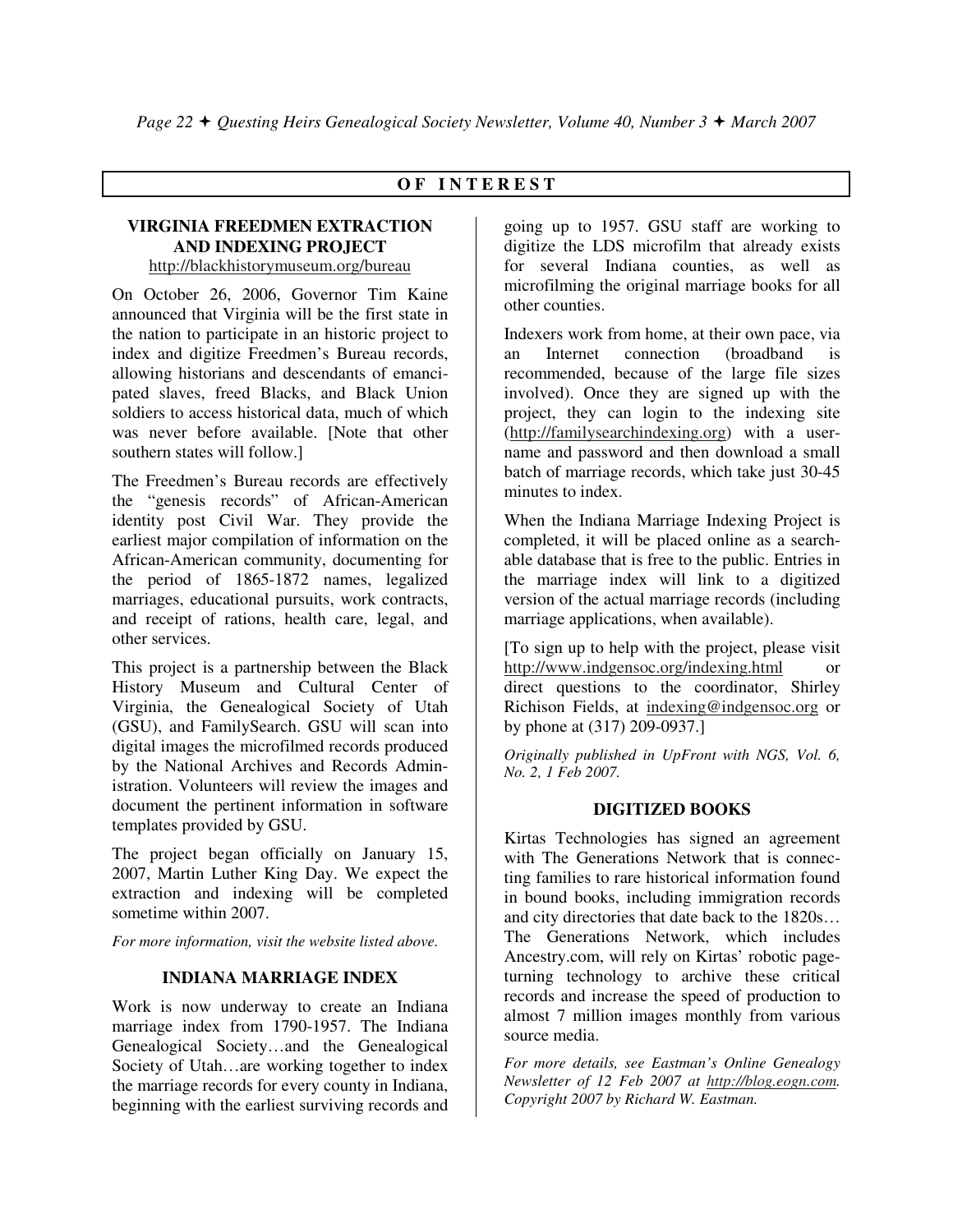# **O N T H E W E B**

# **FAMILY ROOTS RADIO**

http://www.familyrootsradio.com

This new "radio program" is one you listen to on your computer. Sponsored by ProGenealogists, Inc., and Genealogy Today LLC, you can listen to it live on the VoiceAmerica Channel which is accessible by anyone who has an Internet connection with audio capabilities. The broadcast airs each Thursday at 1:00 p.m. Pacific time, but you can also download past shows from the above website.

Hosted by well-known genealogical author, speaker and researcher, Kory L. Meyerink, the show will feature a wide range of "how-to" elements designed to assist all people interested in family history, from the novice to the professional.

In addition to answering general questions from listeners, spotlighting important family history news and providing research tips from professionals, the show will include guests from among the most prominent genealogists today. The show will also explore effective ways to use software and the Internet in the pursuit of family history, including spotlighting data-rich websites.

Subjects of the first three shows were:

- "Immigration Sources" with John Philip Colletta
- **Example Genealogy Websites"** with Matt Helm
- **-** "Internet Census Records" with Kathy Hinckley

#### **UTAH DEATH CERTIFICATES**

http://historyresearch.utah.gov/indexes/index.html

FamilySearch™, in conjunction with the Genealogical Society of Utah and the Utah State Archives and Records Service, recently announced that Utah's free online index to death certificates is now linked to original images of the historic documents. The integration of the index with free digital pictures of the death certificates issued from 1905 to 1954 by the state will open doors to additional information for family historians and genealogists with Utah ties. To search the index and view the certificates, users need to go to [the above website].

The online index to more than 250,000 Utah deaths was created by the State Office of Vital Records and Statistics and has searchable information limited to the name of the deceased person, his/her date of death, sex, and where he/she died. The Utah State Archives turned to FamilySearch to help it get the digital images online. FamilySearch digitized the images and provided the technology to link the images of the certificates to the state's online index…

Users type in an ancestor's name that died in Utah between 1905 to 1954 and they will be directed to a brief summary of the ancestor's death certificate with a link to view the original image. Users simply click on the certificate image to see a larger, high quality view of the original death certificate.

*From UpFront with NGS, Vol. 6, No. 2, 1 Feb 2007. http://www.NGSgenealogy.org/upfront.htm*

#### **WEATHER FOR YOU**

#### http://www.weatherforyou.com/history

This website features "Today in Weather History," as well as allowing a person to search for details about weather events on a particular date in the past that may have affected the lives of one's ancestors. (It references events in the United States only.)

Men can know more than their ancestors did if they start with a knowledge of what their ancestors had already learned…That is why a society can be progressive only if it conserves its traditions.

Walter Lippman